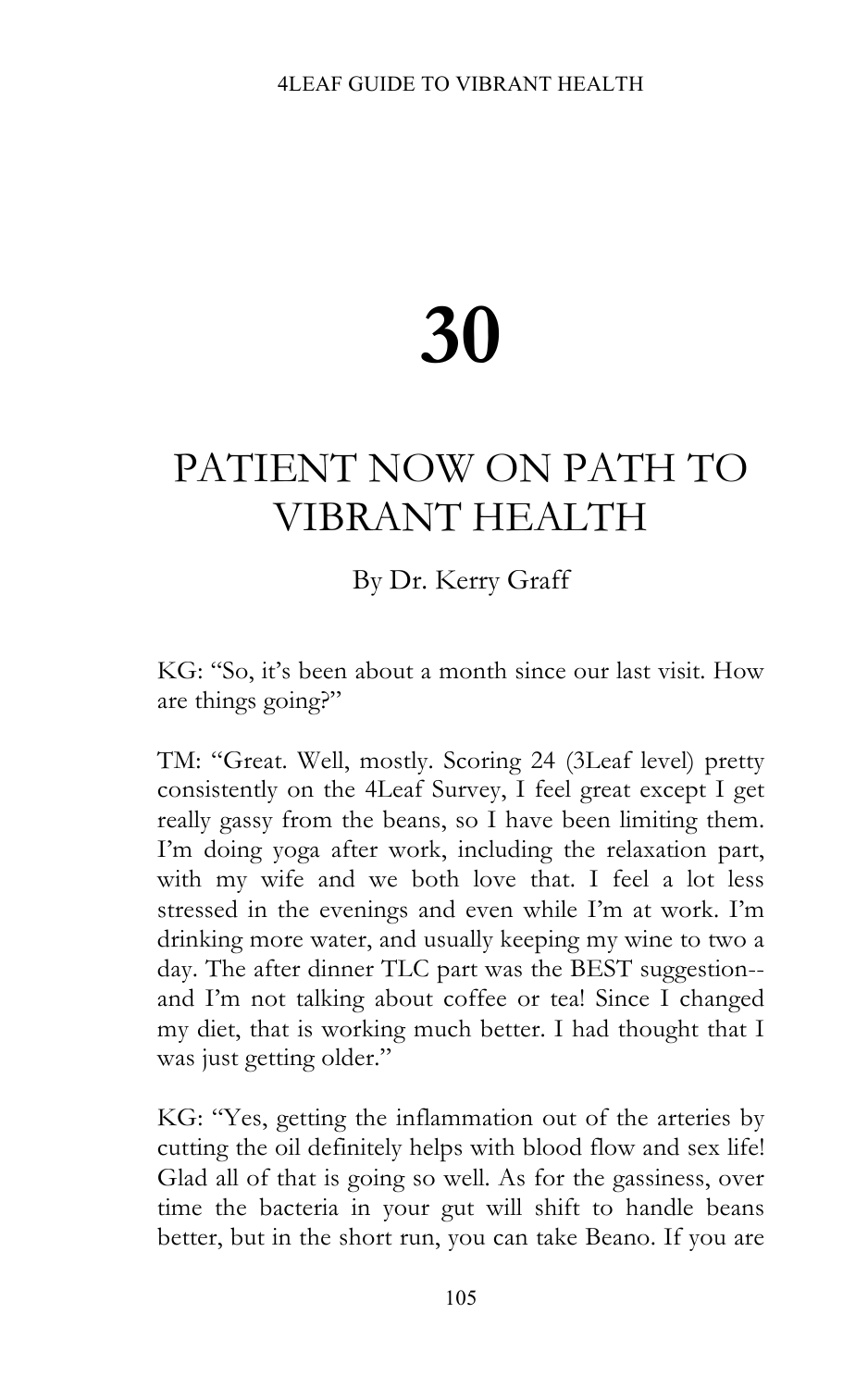cooking your beans, adding kombu (a seaweed vegetable) while they are cooking helps to break them down so they cause less gas. Where are you losing points on the survey?"

TM: "Well, when we go over to visit friends or family, I don't feel comfortable telling them about my new way of eating so I just eat what they have. I am still drinking two glasses of wine a day so I lose a few sugar points. It isn't so much that I'm losing points, though, it's that I don't score high enough in the whole grain, bean and potato category. I eat a lot of whole grains, but they are in bread or pasta so they don't count."

KG: "I know how uncomfortable it feels to tell your hosts you are on a specific diet. I feel like I'm inconveniencing people and they won't invite me back! One of the tricks I've learned is to offer to bring something you know you can eat and, if they say don't bother, I bring it anyway! I also eat something healthy before I go, so I'm not starving. I've found it helpful to say why I'm eating this way--what my specific health issues are that prompted me to change and the success that I've had. Of course, you have to feel comfortable with your hosts to do that.

A number of people at social gatherings have changed to eating this way after I talk to them about why I did it, so you may help other people get healthier too. You can also just say that your doctor has you following this diet and blame me. I don't have to eat dinner with them! And I cut myself some slack when I'm eating at someone else's home. Food is an integral part of bonding with people and those connections are really important.

I try to eat especially healthy the rest of the day and cheat as little as I can at the meal to stay close to 4Leaf but still keep the peace. If I only eat at a 3Leaf level that day, so be it. It doesn't happen that often."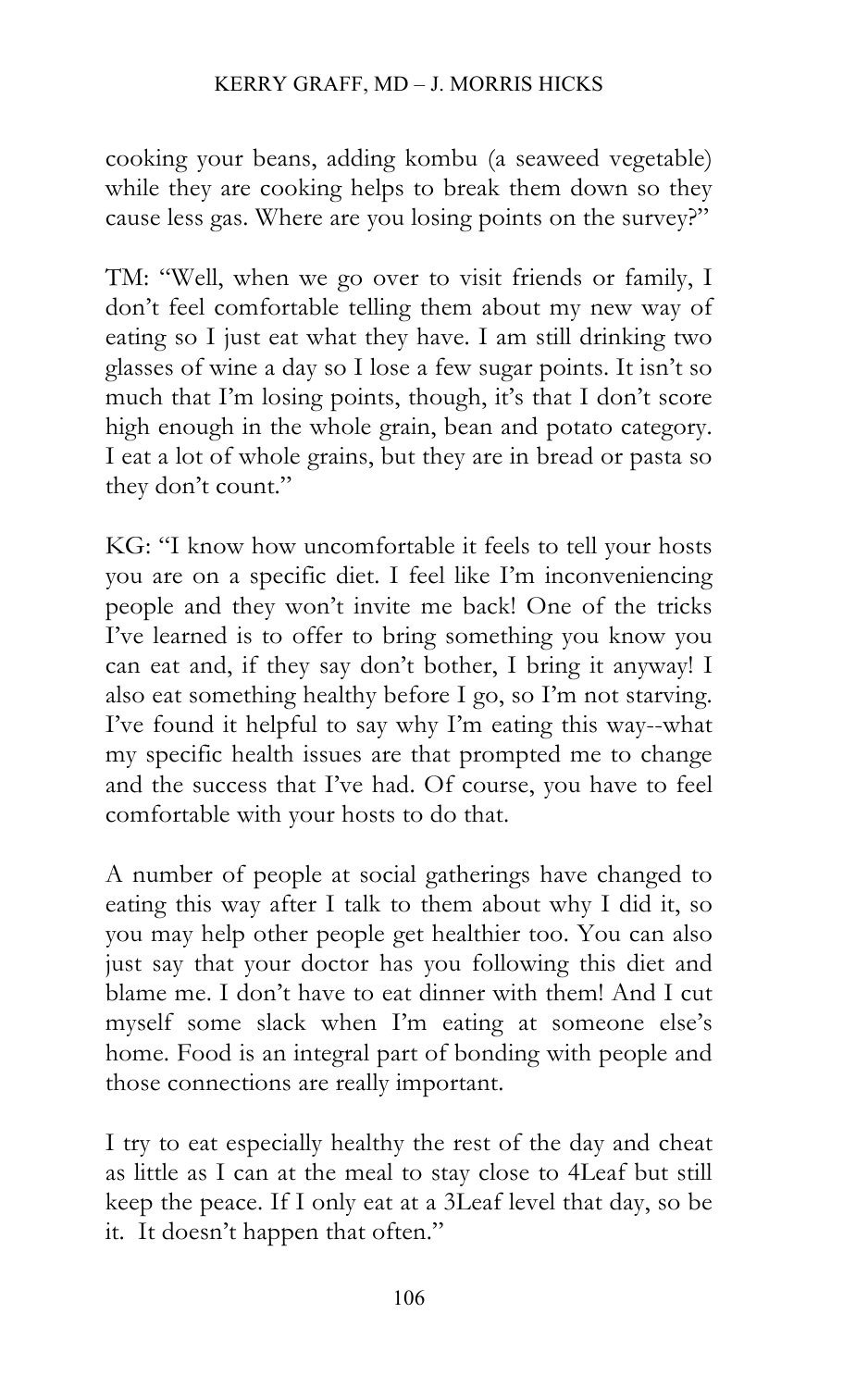#### 4LEAF GUIDE TO VIBRANT HEALTH

TM: "Good suggestions. I'll try those."

KG: "As for eating the processed whole grains, rather than the whole grains themselves, do you think having additional recipes might help?"

TM: "Well, two of the staple recipes we have been making are veggie pizza on whole wheat crust and veggies over whole wheat pasta. If we had some other recipes that used the whole grains rather than the processed versions, that would help."

KG: "I have a couple of whole food, plant-based cookbooks in the office you can check out. If you like one of them, you can buy it. My personal favorite is the *Oh She Glows* cookbook, but you would need to eliminate the oil, which is easy enough to do. The recipes turn out fine without it."

### Another month later

TM: "I'm eating 4Leaf level just about every day! Is my bloodwork in? It's got to be good!"

KG: "Yes it is in, and yes it looks way better! Your total cholesterol is down to 220. It was 272. Your LDL is down to 128. It was 177. And your triglycerides are down to 118 from 222."

TM: "So does this mean I don't have the genetic cholesterol problem?"

KG: "Well, most people who are eating at the 4Leaf level have cholesterol levels lower than yours. So I think you do have a genetic predisposition to higher levels. But your diet had a huge impact on your numbers, and you have substantially reduced your risk with the diet changes you